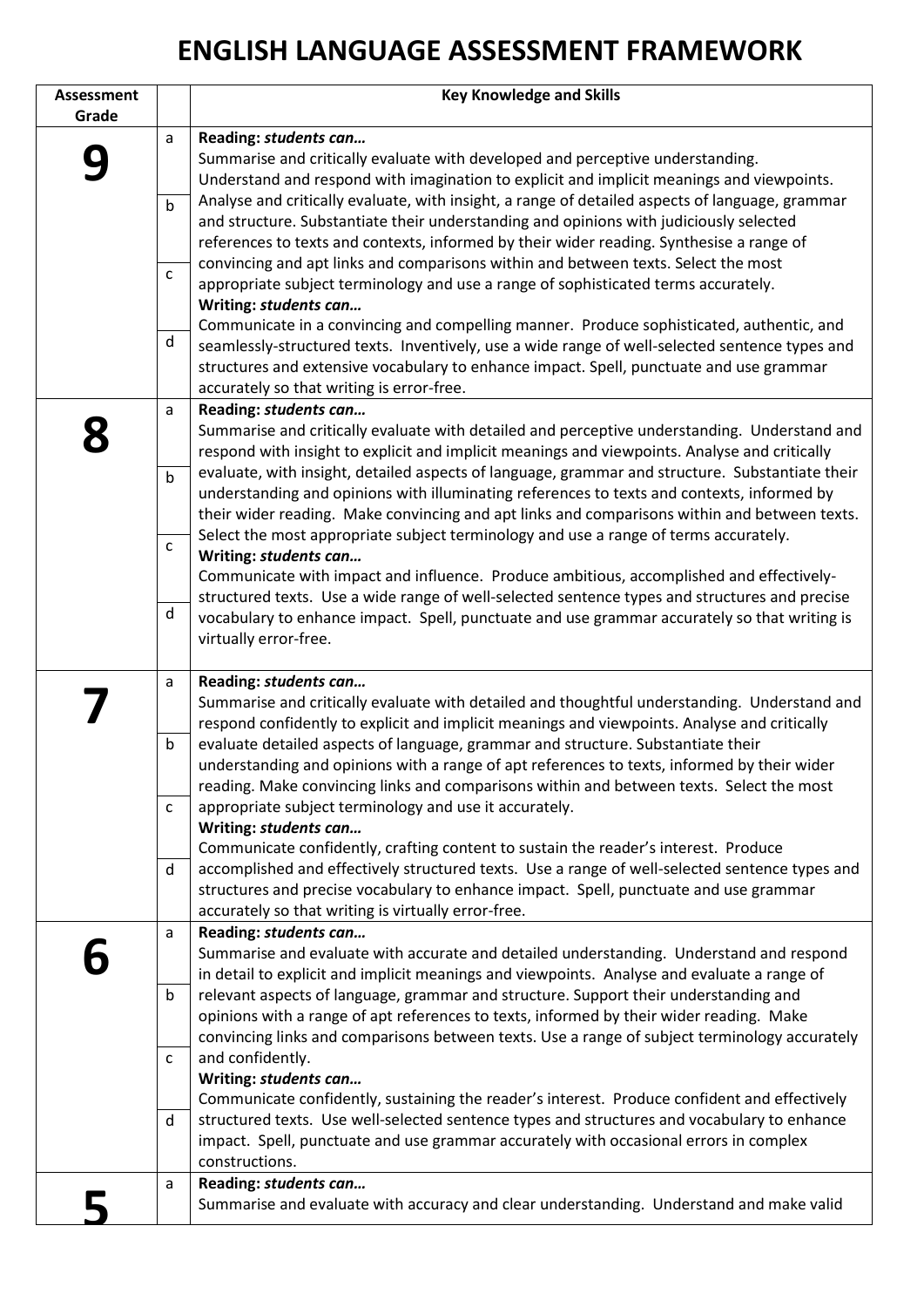| $\mathsf b$  | responses to explicit and implicit meanings and viewpoints. Analyse and evaluate relevant<br>aspects of language, grammar and structure. Support their understanding and opinions with |
|--------------|----------------------------------------------------------------------------------------------------------------------------------------------------------------------------------------|
| $\mathsf{C}$ | apt references to texts, informed by their wider reading. Make credible links and comparisons                                                                                          |
|              | between texts Use a range of subject terminology accurately.                                                                                                                           |
|              | Writing: students can                                                                                                                                                                  |
| d            | Communicate effectively, sustaining the reader's interest. Produce coherent, well-structured                                                                                           |
|              | and purposeful texts. Vary sentence types and structures and use vocabulary appropriate to                                                                                             |
|              | purpose and effect. Spell, punctuate and use grammar accurately with occasional errors.                                                                                                |
| a            | Reading: students can                                                                                                                                                                  |
|              | Summarise and analyse with accuracy and clear understanding. Understand and make some                                                                                                  |
|              | valid responses to explicit and implicit meanings and viewpoints. Comment on and analyse the                                                                                           |
| b            | effects of language, grammar and structure. Support their comments and opinions with a                                                                                                 |
|              | range of precise references. Make sensible links and comparisons between texts. Use simple                                                                                             |
|              | subject terminology consistently accurately.                                                                                                                                           |
| $\mathsf{C}$ | Writing: students can                                                                                                                                                                  |
|              | Communicate with success and begin to sustain the reader's interest. Produce texts with                                                                                                |
|              | secure structures and an awareness of purpose. Show some control and variety in sentence                                                                                               |
| $\mathsf{d}$ | types and structures and use vocabulary appropriate to purpose and effect. Spell, punctuate                                                                                            |
|              | and use grammar with consistent accuracy.                                                                                                                                              |
|              | Reading: students can                                                                                                                                                                  |
| a            |                                                                                                                                                                                        |
|              | Describe and summarise with accuracy and understanding. Make some valid responses to<br>explicit and implicit meanings and viewpoints. Make a range of relevant comments about         |
| $\mathsf b$  |                                                                                                                                                                                        |
|              | language, grammar and structure. Support their comments and opinions with precise                                                                                                      |
|              | references. Make sensible links between texts. Make sound and generally accurate mentions                                                                                              |
| $\mathsf{C}$ | of simple subject terminology.                                                                                                                                                         |
|              | Writing: students can                                                                                                                                                                  |
|              | Communicate with some success and with a consistent level of clarity for the reader. Produce                                                                                           |
| $\mathsf{d}$ | texts with basic structures and an awareness of purpose. Show some control over sentence                                                                                               |
|              | types and structures and use vocabulary to some effect. Spell, punctuate and use grammar<br>with some accuracy.                                                                        |
|              | Reading: students can                                                                                                                                                                  |
| a            | Describe and summarise with some accuracy and understanding. Respond in a straightforward                                                                                              |
|              | way to most explicit information and viewpoints. Make some relevant comments about                                                                                                     |
| b            | language, grammar and structure. Support their comments and opinions with some general                                                                                                 |
|              | references. Make straightforward links between texts. Make simple and generally accurate                                                                                               |
|              | mentions of limited subject terminology.                                                                                                                                               |
| C            | Writing: students can                                                                                                                                                                  |
|              | Communicate simply with some clarity for the reader. Produce texts with basic structures and                                                                                           |
|              | some awareness of purpose. Show some control over sentence types and structures and use                                                                                                |
| $\mathsf{d}$ | familiar vocabulary to some effect. Spell, punctuate and use grammar with limited accuracy.                                                                                            |
|              |                                                                                                                                                                                        |
| a            | Reading: students can                                                                                                                                                                  |
|              | Repeat or paraphrase with some accuracy. Respond in a simple way to some explicit                                                                                                      |
|              | information and/or viewpoints. Make simple/brief comments about language, grammar and                                                                                                  |
| b            | structure. Offer simple and/or isolated use of supporting references. Make limited                                                                                                     |
|              |                                                                                                                                                                                        |
|              |                                                                                                                                                                                        |
|              | connections between texts. Make simple mentions of limited subject terminology, though not                                                                                             |
| $\mathsf{C}$ | always accurately.                                                                                                                                                                     |
|              | Writing: students can                                                                                                                                                                  |
|              | Communicate simply with limited clarity for the reader. Produce texts with limited or no                                                                                               |
| $\mathsf{d}$ | evidence of structural features. Show little control over sentence types and structures and use<br>high frequency vocabulary. Spell, punctuate and use grammar with little accuracy.   |
| a            | Reading: students may                                                                                                                                                                  |
|              | Fail to respond to the task. Fail to respond to explicit information or only respond to the most                                                                                       |
| $\mathsf b$  | obvious points. Fail to make any comments about language, grammar and structure. Fail to                                                                                               |
|              | use any supporting references. Fail to make connections between texts or make incorrect links.                                                                                         |
| $\mathsf{C}$ | Make little to no mention of subject terminology.<br>Writing: students may                                                                                                             |